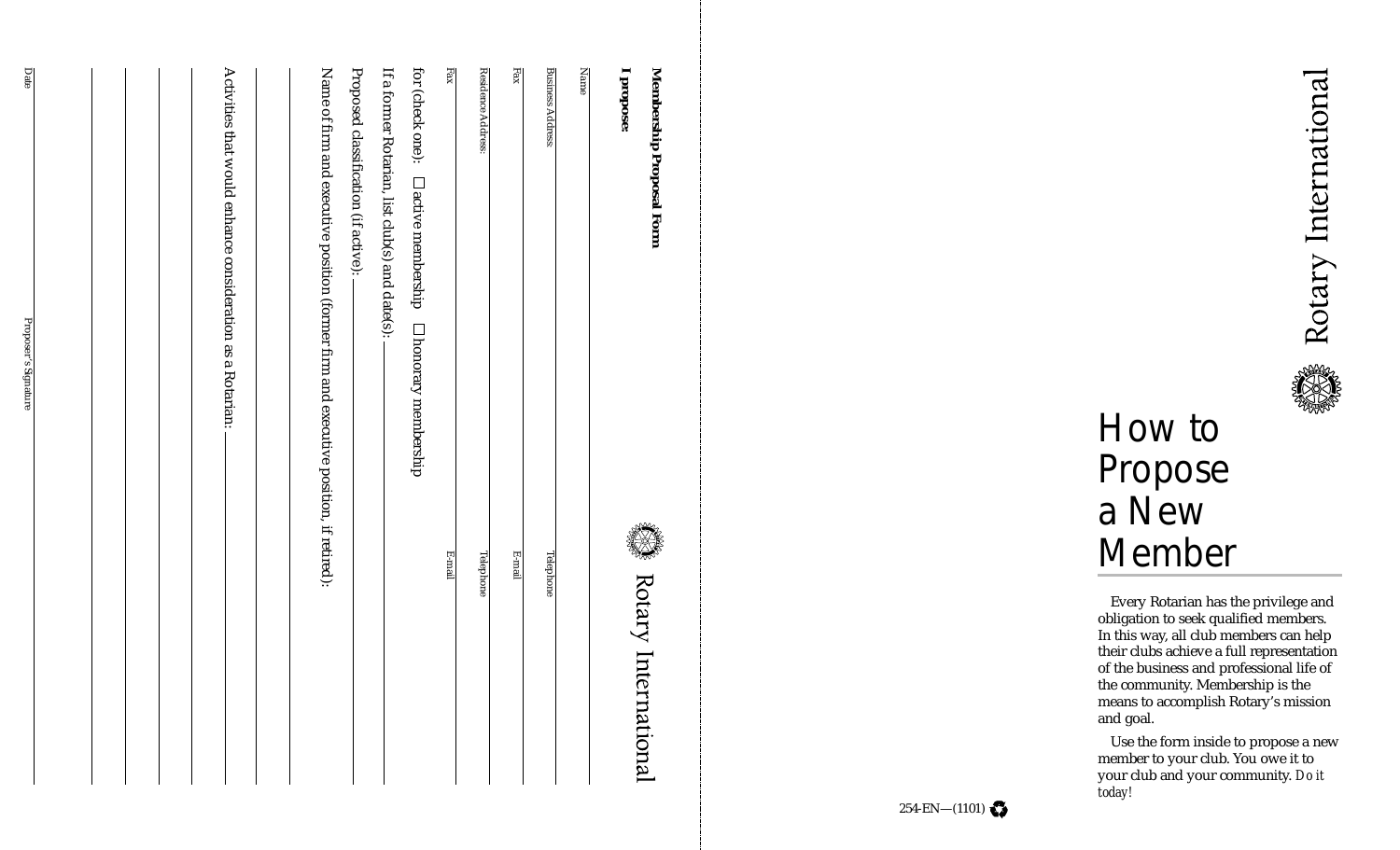## Summary of Membership Provisions for New Members

*General Qualifications* — Rotarians are adults of good character and good business or professional reputation, who hold or have held an executive position with discretionary authority in any worthy and recognized business or profession.

*Active Membership* — Active members must meet the above qualifications, as well as live or work within the club's locality or surrounding area.

*Honorary Membership* — People who have distinguished themselves by meritorious service in the furtherance of Rotary ideals may be elected to honorary membership.

*Classification* — Each active member of a Rotary club is classified in accordance with the member's business or profession. A classification describes the principal and recognized activity of the firm with which an active member is connected or the member's principal and recognized business or professional activity.

The club shall not elect a person to active membership from a classification if the club already has five or more members from that classification, unless the club has more than 50 members, in which case, the club may elect a person to active membership in a classification so long as it will not result in the classification making up more than 10% of the club's active membership. Retired members require a classification but are not included in a club's total number for each classification.

**NOTE** — Holders of public office. Persons elected or appointed to public office for a specified time are not eligible for active membership under the classification of such office, except persons elected or appointed to the judiciary or educational offices.

## Standard Procedure

The prospective member's name is submitted to the board of directors.

The board ensures that the person is fully qualified and approves or disapproves the proposal within 30 days. The proposer is notified of the decision by the club secretary.

**NOTE** — Until approval is granted, prospective members should not be informed that they have been proposed for membership.

After approval has been announced, the prospective member is fully informed of privileges, expectations and responsibilities of club membership. He or she is then asked to complete the proposal form and give written permission to publish his or her name and proposed classification to the club membership.

If no objections to the proposal are received within seven days following the publication of the name, that person, upon payment of an admission fee, is a new Rotarian.

The club secretary sends a completed new member report form to Rotary International as recommended by Rotary Club Bylaws or submits the new member's name via www.rotary.org.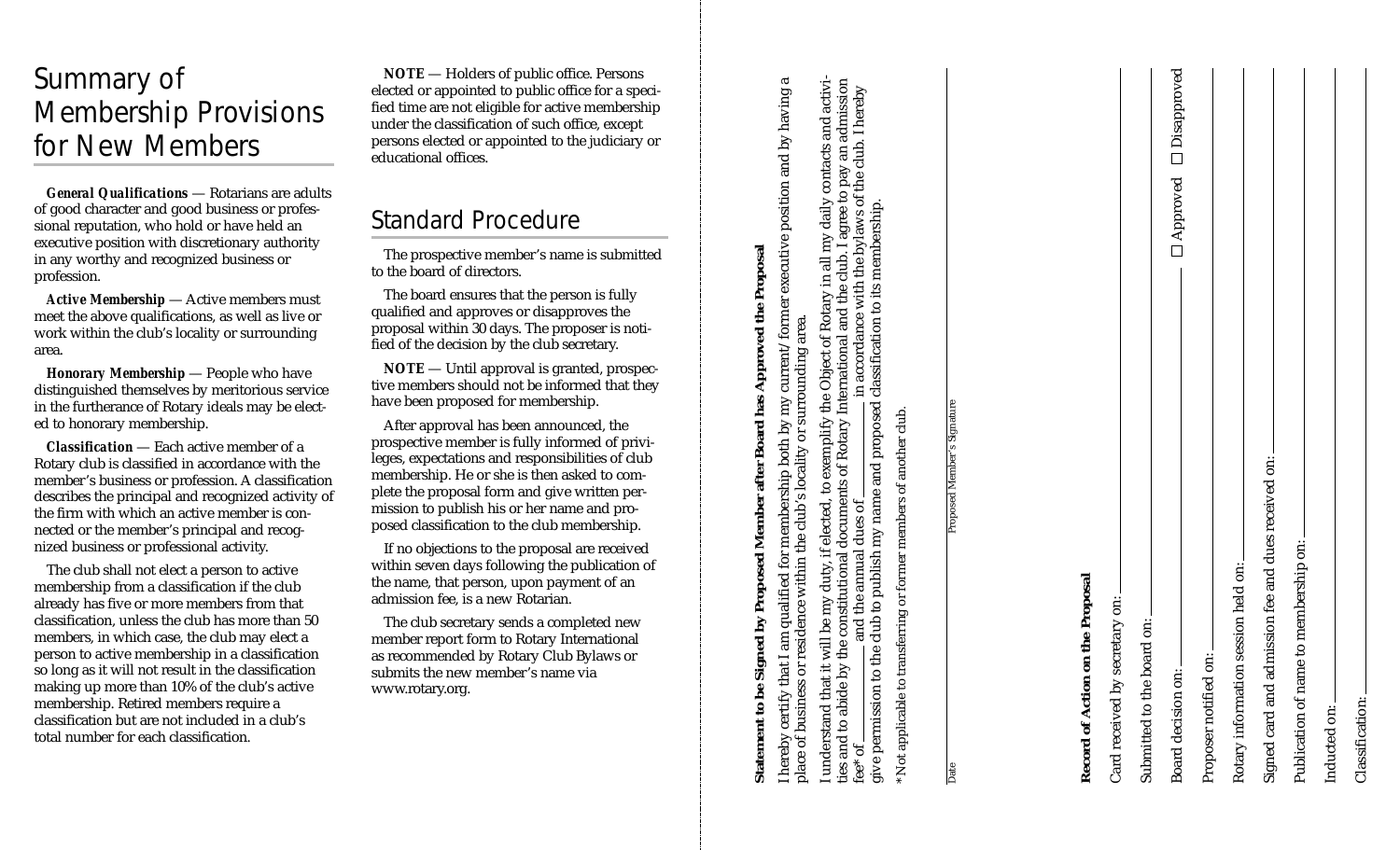### **Membership Proposal Form**

|  | Rotary International |  |
|--|----------------------|--|
|  |                      |  |

|  |  | propose. |
|--|--|----------|
|--|--|----------|

| Name                                                                                  |           |  |  |  |  |  |
|---------------------------------------------------------------------------------------|-----------|--|--|--|--|--|
| <b>Business Address:</b>                                                              | Telephone |  |  |  |  |  |
| $\overline{Fax}$                                                                      | E-mail    |  |  |  |  |  |
| <b>Residence Address:</b>                                                             | Telephone |  |  |  |  |  |
| $\overline{Fax}$                                                                      | E-mail    |  |  |  |  |  |
| for (check one): $\Box$ active membership $\Box$ honorary membership                  |           |  |  |  |  |  |
|                                                                                       |           |  |  |  |  |  |
|                                                                                       |           |  |  |  |  |  |
| Name of firm and executive position (former firm and executive position, if retired): |           |  |  |  |  |  |
|                                                                                       |           |  |  |  |  |  |
|                                                                                       |           |  |  |  |  |  |
|                                                                                       |           |  |  |  |  |  |
|                                                                                       |           |  |  |  |  |  |
|                                                                                       |           |  |  |  |  |  |